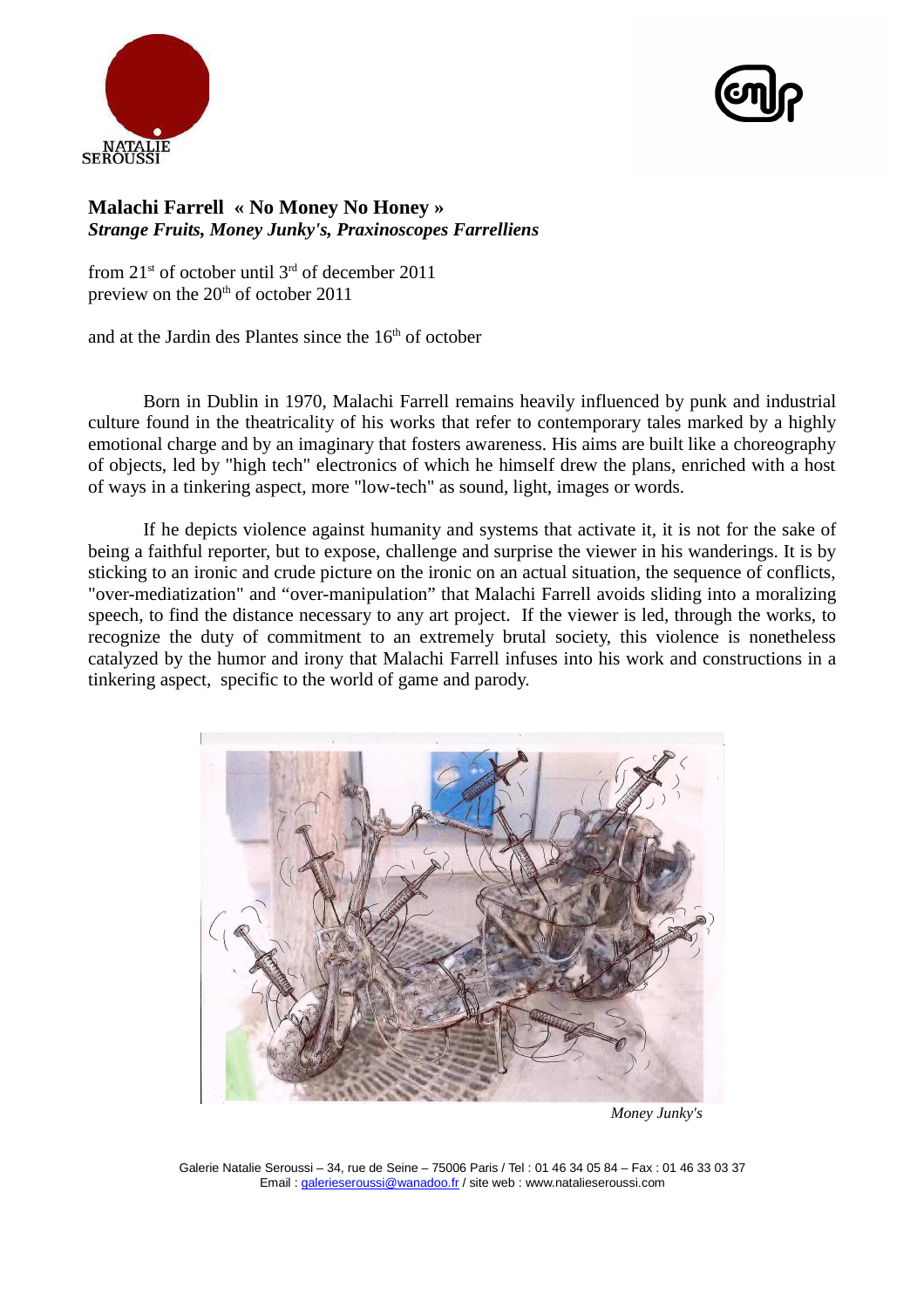Strange Fruit is a song. Afro-American singer Billie Holiday sang it for the first time in 1939 at Café Society in New York. This poem written in 1937 by Abel Meeropol is one of the artistic indictments against the lynching commonly practiced in the south of the United States and is also considered as one of the first manifestations of the movement for civil rights in this country. The term "Strange Fruit" has also become synonymous with lynching.

The "Strange Fruit" mentioned in the song is the body of a black hanging from a tree. It says in the second stanza: "Pastoral scene of the gallant south, The bulging eyes and twisted mouth, Scent of magnolia sweet and fresh, Then the sudden smell of burning flesh."

*Southern trees bear a strange fruit Blood on the leaves and blood at the root Black body swinging in the Southern breeze Strange fruit hanging from the poplar trees*

> *Les arbres du Sud portent un étrange fruit, Du sang sur les feuilles et du sang aux racines, Un corps noir qui se balance dans la brise du Sud, Étrange fruit suspendu aux peupliers.*

*Pastoral scene of the gallant South, The bulging eyes and the twisted mouth, Scent of magnolia sweet and fresh, Then the sudden smell of burning flesh!*

> *Scène pastorale du valeureux Sud, Les yeux exorbités et la bouche tordue, Parfum de magnolia doux et frais, Puis l'odeur soudaine de chair brûlée !*

*Here is fruit for the crows to pluck, For the rain to gather, for the wind to suck, For the sun to rot, for the trees to drop, Here is a strange and bitter crop.*

> *C'est un fruit que les corbeaux cueillent, rassemblé par la pluie, aspiré par le vent, Pourri par le soleil, laché par les arbres, C'est là une étrange et amère récolte.*

To the picture of a contemporary tale, the "Strange Fruits" of Malachi Farrell tell us about social, political, identical and territorial issues. Taken from a protest poem by Abel Meeropol (Bronx) in the 1930s, Malachi appropriates the collective memory. The worlds overlap. The world of love with the song "She Loves You" by the Beatles, diverted and dramatized by Peters Seler is connected to a violent society that hangs men, a "strange fruit", heap of used sneakers, clusters, sculpture... These old chandeliers composed of shoes are the representation of a current identity confusion where we are all lumped together and individual at the same time. Malachi Farrell has no lack of Spirits. With irony and humor, machines and sounds, tinkering and high technologies, he carries us from one world to another.